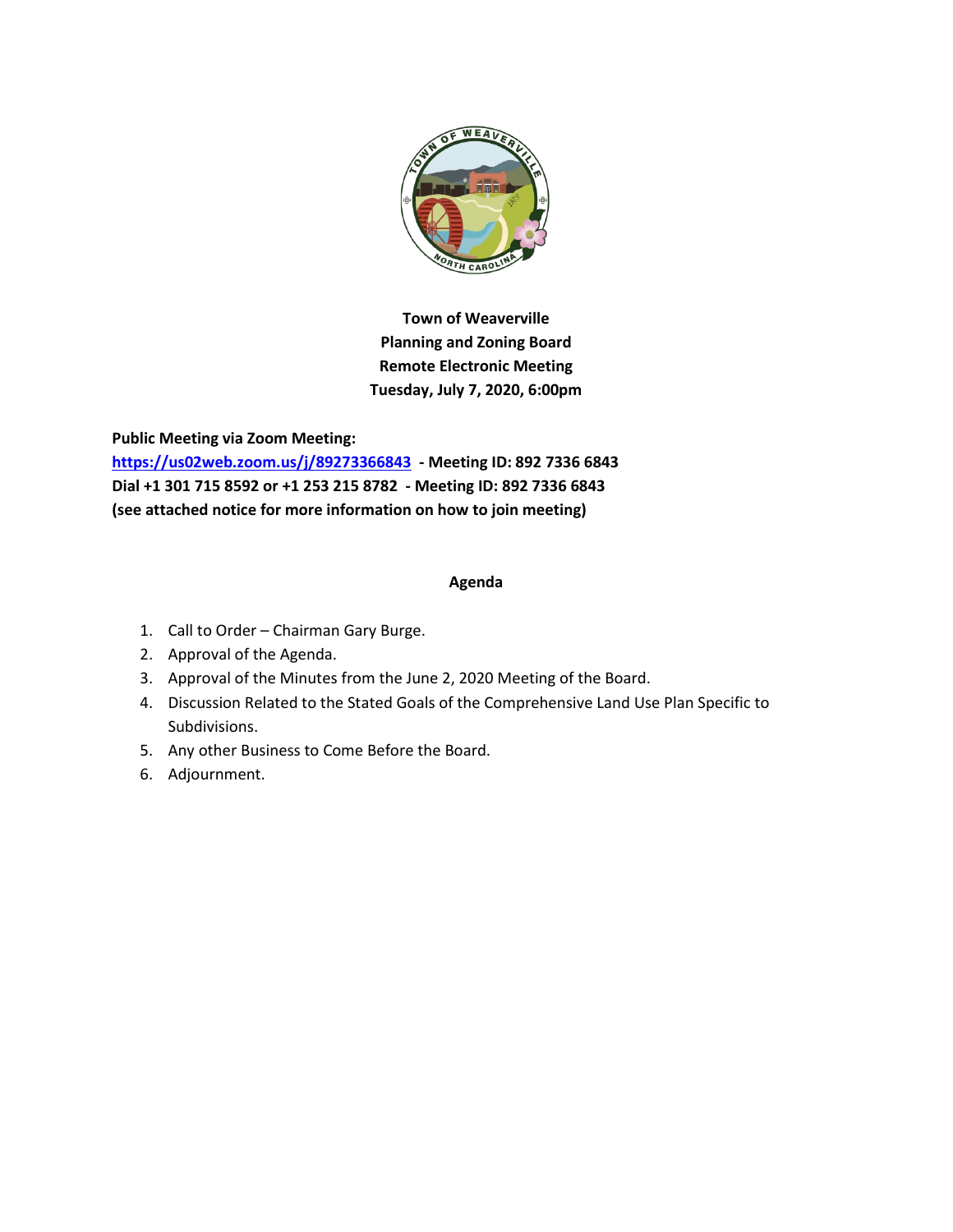## **WEAVERVILLE PLANNING AND ZONING BOARD REMOTE ELECTRONIC MEETING ON JULY 7, 2020**

The State of North Carolina, Buncombe County and the Town of Weaverville have all declared States of Emergency in response to the COVID-19 public health crisis. Because of the risks to the public that would arise from in-person meetings, the Town's Planning and Zoning Board regular monthly meeting for July will be conducted via remote electronic format.

#### **This NOTICE OF REMOTE ELECTRONIC MEETING is to inform the public that the**

**Weaverville Planning and Zoning Board will hold its regularly scheduled meeting on Tuesday, July 7, 2020, at 6:00 p.m. as an electronic video/audio meeting via Zoom Meeting. Access to the meeting will begin at 5:45 p.m. and the meeting will start at 6:00 p.m. The instructions to access this public meeting are:** 

**To join the meeting by computer**, go to this link: <https://us02web.zoom.us/j/89273366843> You may be asked for permission to access your computer's video and audio. If so, click "allow." You will then be asked for the Meeting ID which is: 892 7336 6843

**To join the meeting by phone**, call: (253)215-8782 or (301)715-8592. You will then be asked for the Meeting ID which is: 892 7336 6843

For questions or additional assistance in how to participate in this meeting, please contact Planning Director and Deputy Town Clerk James Eller at 828-484-7002 or [jeller@weavervillenc.org.](mailto:jeller@weavervillenc.org)

Gary Burge, Chair Posted: 7/2/2020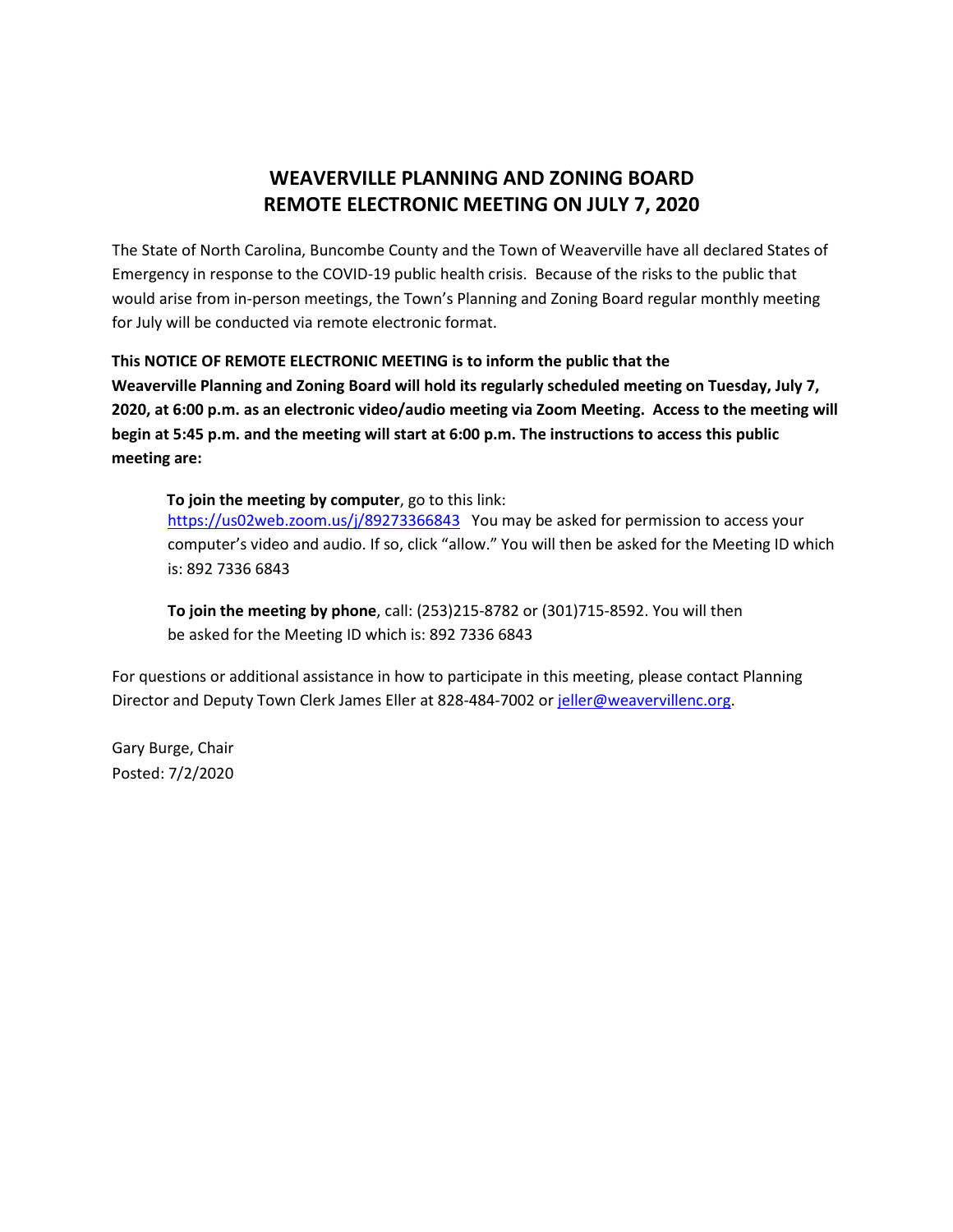## Town of Weaverville Planning and Zoning Board Minutes – Tuesday, June 2, 2020

The Planning and Zoning Board of the Town of Weaverville met for a regularly scheduled monthly meeting at 6:00pm on Thursday, June 2, 2020 via a remote electronic meeting.

Present: Chairman Gary Burge, Vice Chairman Catherine Cordell, Board Member John Chase, Alternate Member Rachael Bronson, Mayor Al Root, Town Attorney Jennifer Jackson and Planning Director James Eller. Absent: Board Members Steve Warren and Peter Stanz. Due to absences of regular members, Alternate Member Bronson participated as a full regular member during the entirety of the meeting. Alternate Member Tom Balestrieri did not join the meeting until after 6:45 pm and did not participate in any voting.

### 1. **Call to Order.**

Chairman Gary Burge called the meeting to order at 6:00 pm.

## **2. Approval of the Agenda.**

Mr. Burge noted that he would like to add an item to the agenda for the discussion of the recently adopted conditional zoning district for Garrison Reserve after the approval of the agenda. Mr. Burge motioned to approve the agenda as amended. Ms. Cordell seconded and all voted unanimously.

### **3. Discussion Related to the Recently Adopted Conditional Zoning District for Garrison Reserve.**

Mr. Burge asked to have a conversation about the changes that were made to the plans for Garrison Reserve after the review of the project by the Planning and Zoning Board. Mr. Eller noted that the changes to the plans for Garrison Branch were specifically the reduction of parking spaces from 159 to 155; the removal of an outparcel noted for future development from the CZD and left to be governed by the underlying C-2 zoning district; the revision of one construction material from fiber cement to masonry; and three small signs rather than one large sign.

Ms. Jackson stated that the ordinance was drafted based upon the Board's recommendation. The developer comments on the draft ordinance were requested since consent to any conditions imposed in the approval should be obtained by the developer/owner. Ms. Jackson also noted that the changes were minor and were discussed as a part of the public hearing and, therefore, did not require a return review by the Planning and Zoning Board. Mayor Root also noted that the changes to the ordinance proposed by the developer were discussed during the public hearing on the matter held on May 18.

Mr. Burge and Ms. Cordell mentioned that the Planning and Zoning Board should have been notified of the changes. In recognition of the Board's concern and a desire to be efficient and expeditious in handling CZD approvals, staff will make efforts to have draft CZD ordinances available for the Board and developer review prior to the Board taking action on its recommendation. If that is not possible under the circumstances staff will notify the Board of any changes to the CZD ordinance that are requested by the developer/owner so that the need for further action by the Board can be considered prior to the public hearing and Town Council action on the matter.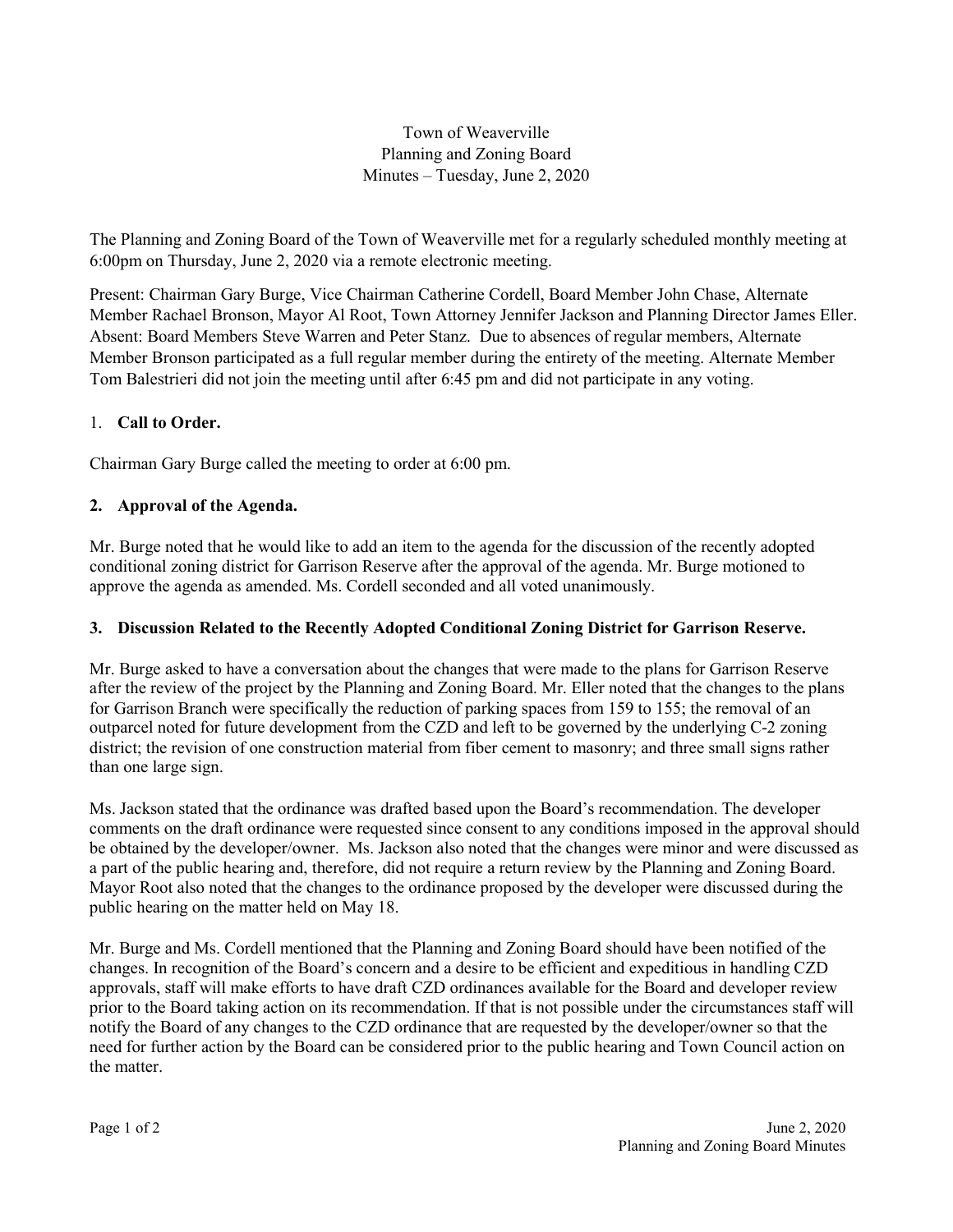### **4. Approval of the Minutes from the May 5, 2020 Meeting of the Board.**

Mr. Burge noted a clerical error within paragraph 6 of the proposed minutes. Ms. Cordell motioned to approve the minutes as amended. Ms. Bronson seconded and all voted unanimously.

#### **5. Discussion Related to the Effect of Certain Development Approvals on Town Resources such as Water Availability.**

Mr. Burge noted that the Board should consider the effect of development approvals on the town resources such as water availability, transportation infrastructure, and fire, police and public works service capacity, or estimates of the impact of development. Mr. Burge asked if the comprehensive land use plan could specifically enumerate areas for different residential development. Mr. Eller noted that it could but that the Planning Board and Town Council would have much less discretion toward the character of the area and could lead to constant amendments to the comprehensive land use plan.

Ms. Cordell indicated that she has had a big concern about water availability and appreciated that information was included in the packet on the capacity numbers. Now that she has studied the numbers she is less concerned about the Town running out of water in the near future.

It was agreed by consensus that some future discussion should be centered around the saturation of apartments in certain areas of the Town. Another possible discussion is how to "soften growth." The Board and Town Council are due for an annual review of the priorities within the comprehensive land use plan, so these discussions could take place at the next joint meeting coming up in July.

#### **6. Discussion Related to Residential Development Approvals.**

Ms. Jackson mentioned that the subdivision review process was pretty high on the priority list for the comprehensive land use plan and wondered if the Board would like to review some changes that would expedite subdivision reviews. There was consensus of the Board for staff to move forward on this discussion.

### **7. Any Other Business to Come Before the Board.**

No further business.

#### **8. Adjournment.**

Ms. Cordell motioned to adjourn at approximately 7pm. Mr. Chase seconded and all voted unanimously.

**Gary Burge, Chairman Planning and Zoning Board**

**\_\_\_\_\_\_\_\_\_\_\_\_\_\_\_\_\_\_\_\_\_\_\_\_\_\_\_\_\_**

**ATTEST:**

**James W. Eller Planning Director / Deputy Town Clerk**

\_\_\_\_\_\_\_\_\_\_\_\_\_\_\_\_\_\_\_\_\_\_\_\_\_\_\_\_\_\_\_\_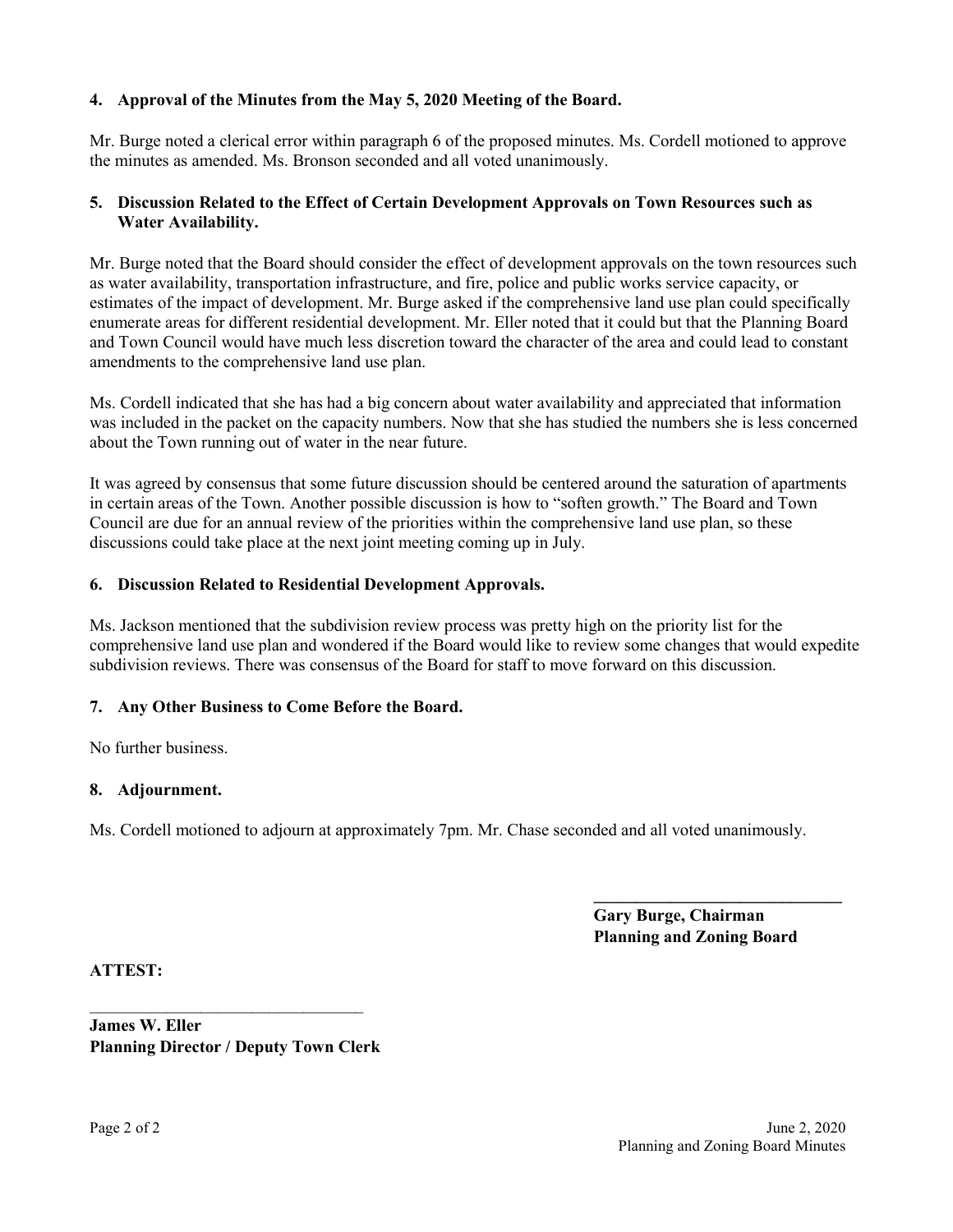Sources: Town of Weaverville Code of Ordinances; *Land Subdivision Regulation in North Carolina*

## **Introduction to the Issue of Subdivision Ordinance Review**

The Town's comprehensive land use plan (CLUP) calls for several variables within the subdivision ordinance to be reviewed for legal requirements and effecientcy. The four points of action which have been established to meet this stated goal may be found on page 29 of the CLUP and are as follows:

- Implement a staff-led Technical Review Committee (TRC) for development reviews.
- Undertake a comprehensive review of subdivision regulations.
- Clarify legally required exemptions to subdivision regulations and reexamine the definitions of minor subdivisions and major subdivisions.
- Streamline the subdivision review process.

In January the Planning and Zoning Board reviewed information presented by staff related to the implementation of a TRC for certain development reviews and offered a positive recommendation to Town Council on an amendment to municipal ordinance to achieve this goal. Town Council adopted an ordinance reflective of the staff's proposal and the Board's recommendation. We are left to consider the remaining three stated goals.

## **Administrative Subdivision Review**

The Town's subdivision ordinance is currently based upon plat reviews with objective standards which calls for an administrative decision based upon these objective standards set by the ordinances (an example of this would be the dimensional requirements established by the underlying zoning district). In this arrangement an application either meets the requirements of the ordinance or it does not, and, therefore an administrative decision is made based upon the literal standards set forth in ordinance. Because the decision is administrative in nature, should an application be produced which meets the qualifications of the ordinance, the applicant has a right to the permit or development approval.

Quasi-Judicial subdivision review is permissible but would require a substantial revision of the subdivision ordiannce to incorporate subjective standards. This would remove the Planning and Zoning Board from subdivision review and transfer examinations of subdivision applications to the Zoning Board of Adjustment under current ordinance parameters for quasi-judicial matters.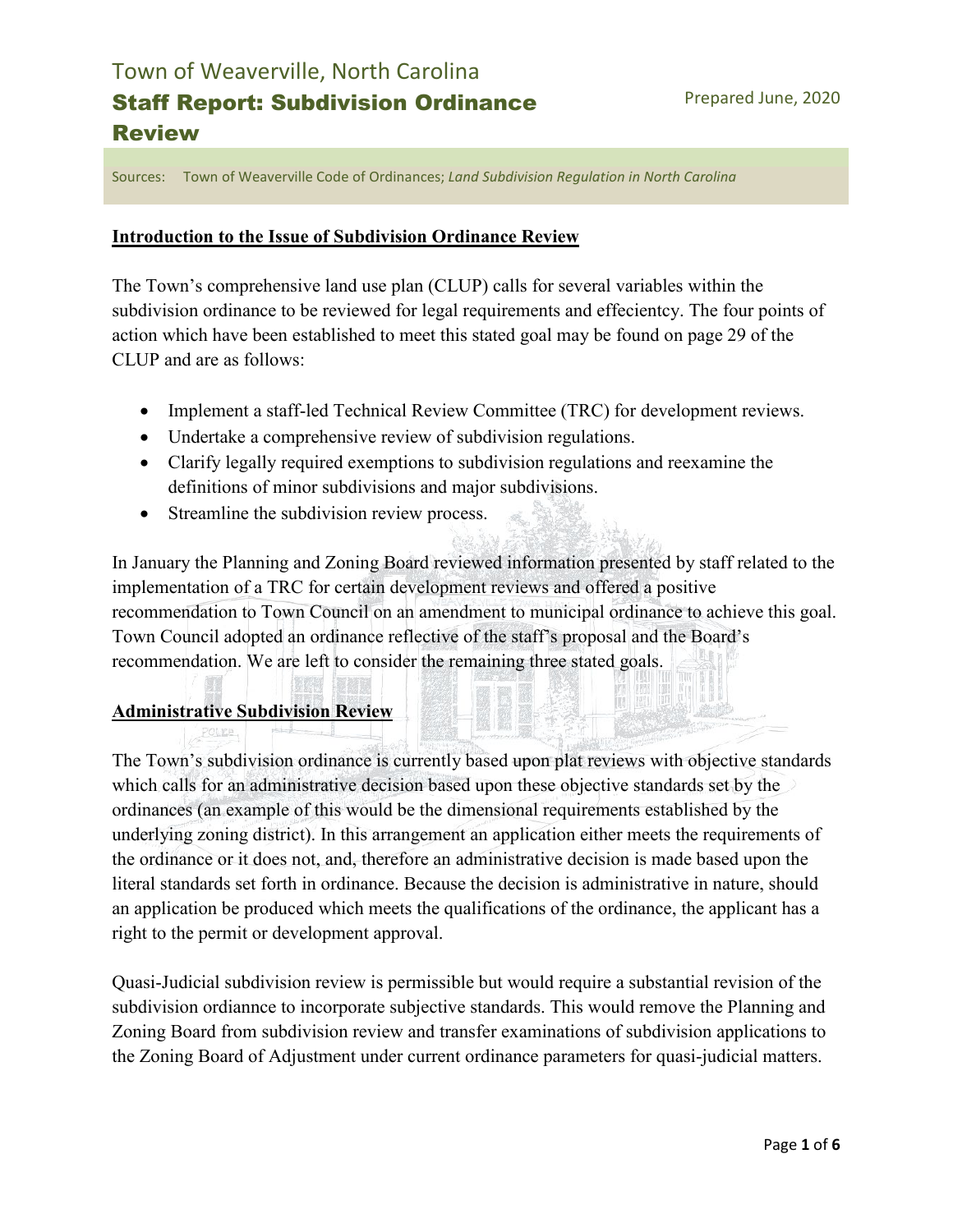Sources: Town of Weaverville Code of Ordinances; *Land Subdivision Regulation in North Carolina*

## **Decision Makers**

After the adoption of a subdivision ordinance, no plat of land may be filed or recorded unless said plat is submitted to the jurisdiction and approved by the decision maker specified by the ordinance. For example, this statement translates into municipal ordinance as follows:

Sec. 25-5. – Plat approval and recordation required.

After the effective date of this chapter, each subdivision within the town's jurisdiction shall be approved by the town pursuant to the requirements set forth in this chapter. No building permit or letter of zoning compliance shall be issued for any lot within a subdivision for which a plat is required to be approved unless and until such plat has been approved by the town and is duly recorded in the Office of the Register of Deeds for Buncombe County.

Statutes give local governments many options for subdivision review and approval. However, when staff is a decision maker for subdivision review, the standards shall be administrative and not quasi-judicial.

Per *Land Subdivision Regulation in North Carolina* by Adam Lovelady, a publication from the University of North Carolina School of Government, it is not recommended for governing boards to approve administrative subdivision reviews.

*"It is not recommended that governing boards handle administrative subdivision plat reviews. While such review is technically allowed, it results in the governing board handling ministerial*  (administrative) *tasks without any room for policy choices or discretion. Policy choices are to be made when the subdivision ordinance is first adopted or amended and not when an individual plat is being reviewed. If discretion is desired, that must be established through quasi-judicial standards, not through administrative review of preliminary plats."*

Currently Town Council serves as the ultimate ruling authority on major subdivision concept plans and preliminary and final plats based upon objective standards set by the ordinance. These approvals have typically been placed on the consent agenda and passed through without comment by Council who have been supplied the opinion of the TRC and Planning and Zoning Board. This is an area staff has identified as an opportunity to provide greater efficiency in the subdivision ordiannce.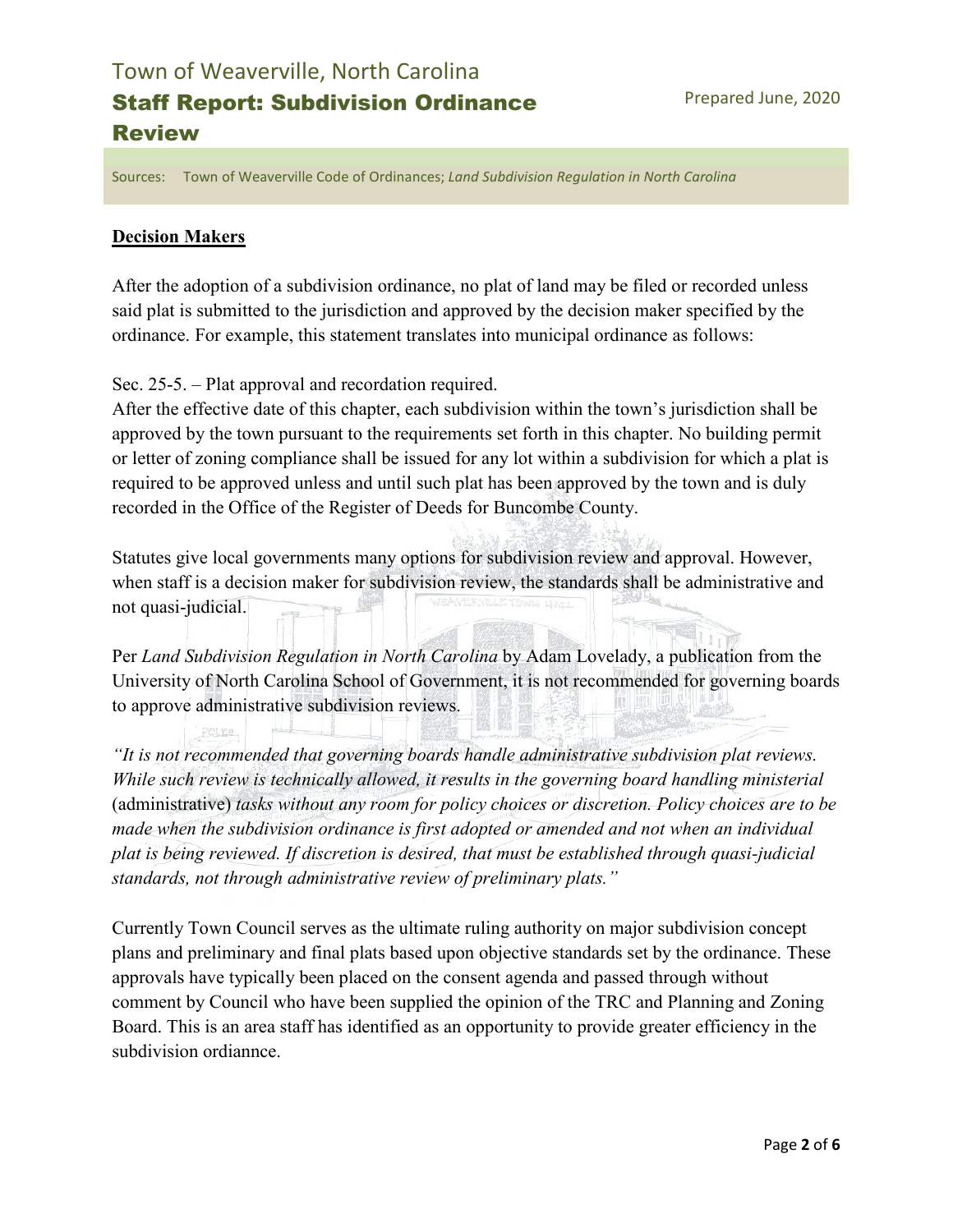Sources: Town of Weaverville Code of Ordinances; *Land Subdivision Regulation in North Carolina*

## **Current Approval Process**

Minor subdivisions as defined are:

*Minor subdivision* means a subdivision of land meeting all the following criteria:

- (a) Containing not more than four lots or building sites abutting an existing public street or access easement thereto;
- (b) Not involving the extension of any new public utilities, other than laterals to individual lots;
- (c) Not requiring any new street construction or street right-of-way dedication; and
- (d) Where the use of all of the lots will be for single family residences.

Minor Subdivisions are currently subject to three levels of review for both preliminary and final plats (these are often the same document as minor subdivisions by definition are not creating infrastructure). The TRC reviews the application and plans and offers a recommendation to the Planning and Zoning Board who offer a recommendation to the Planning Director. If an application for a minor subdivision is timely submitted prior to the next regularly scheduled meeting of the Planning and Zoning Board, this process can take as few as three weeks.



As noted in conversation during Planning and Zoning Board meetings where a minor subdivision is being reviwed, this creates a unique set of circumstances where the TRC is offering a recommendation to the Planning and Zoning Board who then offers a recommendation to the Planning Director who is also a member of the TRC. This is an area staff has

identified as an opportunity to provide greater efficiency within the subdivision ordiannce.

As a minor aside, staff has also identified subparagraph (d) of the minor subdivision definition as problematic given that the underlying zoning district dictates the use of the property and the use of the property has no bearing on whether the proposed lots meet the dimensional requirements. It is the opinion of staff, based upon the administrative nature of the subdivision ordiance, that the proposed use of the property should not be used as a determining factor in denying a subdivision in which the resultant lots are conforming with the zoning district. Therefore, staff is recommending that subparagraph (d) of the minor subdivision definition for deletion.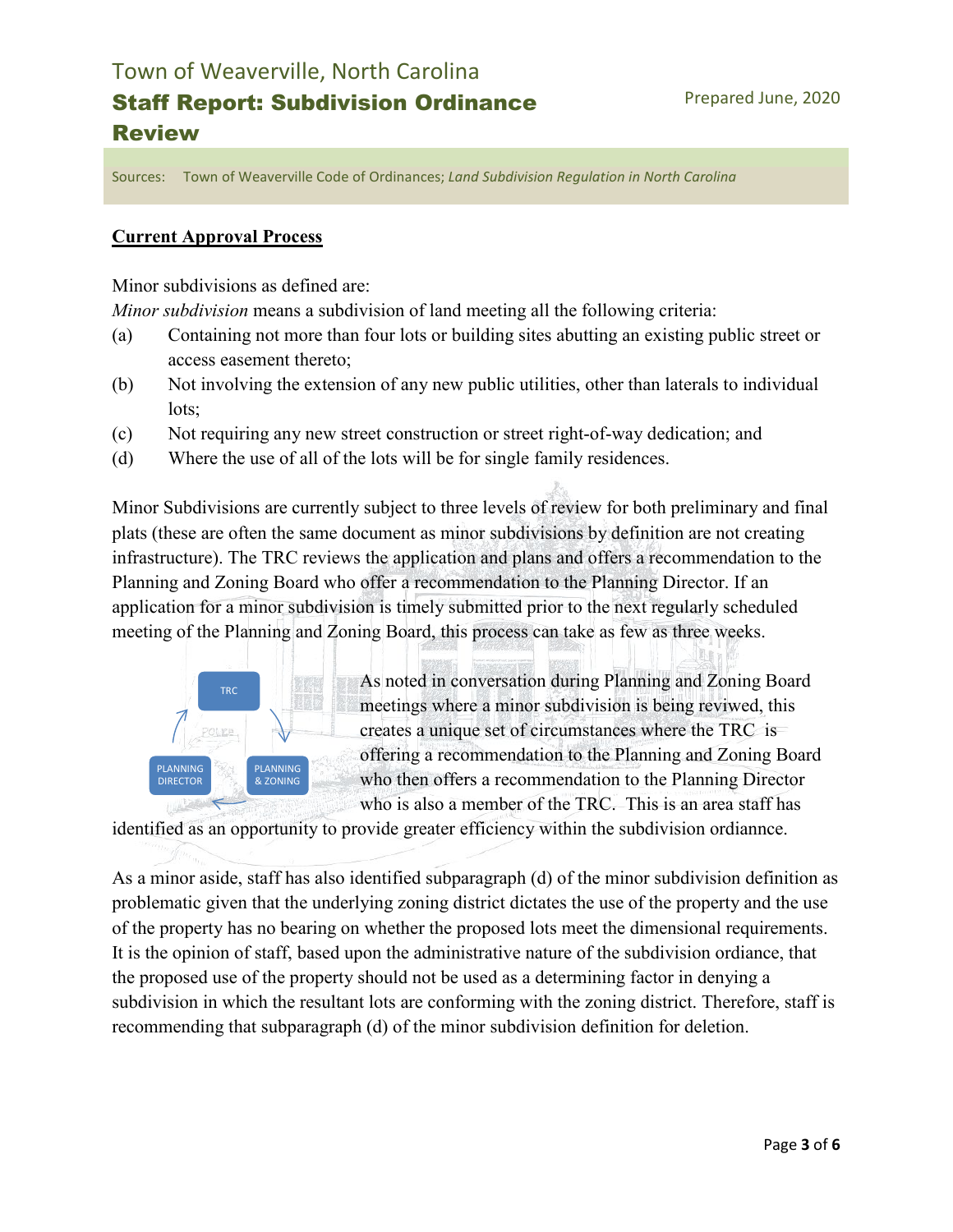Sources: Town of Weaverville Code of Ordinances; *Land Subdivision Regulation in North Carolina*

Major subdivisions as defined are:

*Major subdivision* means any subdivision not defined as a minor subdivision.

Subdivisions in this configuration are currently being reviewed in three phases; concept plan, preliminary plat, final plat. Each of these three phases are subject to three phases of approval.

Concept Plan, Preliminary Plat and Final Plat:



Since the implementation of the concept plan in March of 2016, staff has not received one application for a major subdivision which wished to achieve concept plan approval prior to proceeding with preliminary plat review. The variables required of a concept plan have been discussed and addressed at a conversational level between staff and the proposed developer or their representatives. As a result, The Planning and Zoning Board and Town Council have approved concept plans and preliminary plats simultaneously due to applications being filed with a higher level of information than is technically required. This is an area staff has identified as an opportunity to provide greater efficiency within the subdivision ordiannce, specifically the elimination of the concept plan.

Council must be involved in certain approvals, such as water allocations, issuannce of public street commitments and acceptance of dedications (roads).

| <b>Examples of Assignment of Decision Making on Subdivisions in Buncombe County</b> |
|-------------------------------------------------------------------------------------|
| *Acceptance of Dedications specific to raods                                        |

|                     | <b>Black Mountain</b> | <b>Buncombe County</b> | Woodfin               |
|---------------------|-----------------------|------------------------|-----------------------|
| <b>Minor Sub</b>    | Subdivision Admin.    | Planning Dept.         | <b>Planning Board</b> |
| Major Sub: Prelim.  | Planning Board        | <b>Planning Board</b>  | Board of Comm.        |
| Major Sub: Final    | Subdivision Admin.    | Planning Dept.         | Board of Comm.        |
| Acc. of Dedications | Board of Alderman     | N/A                    | Board of Comm.        |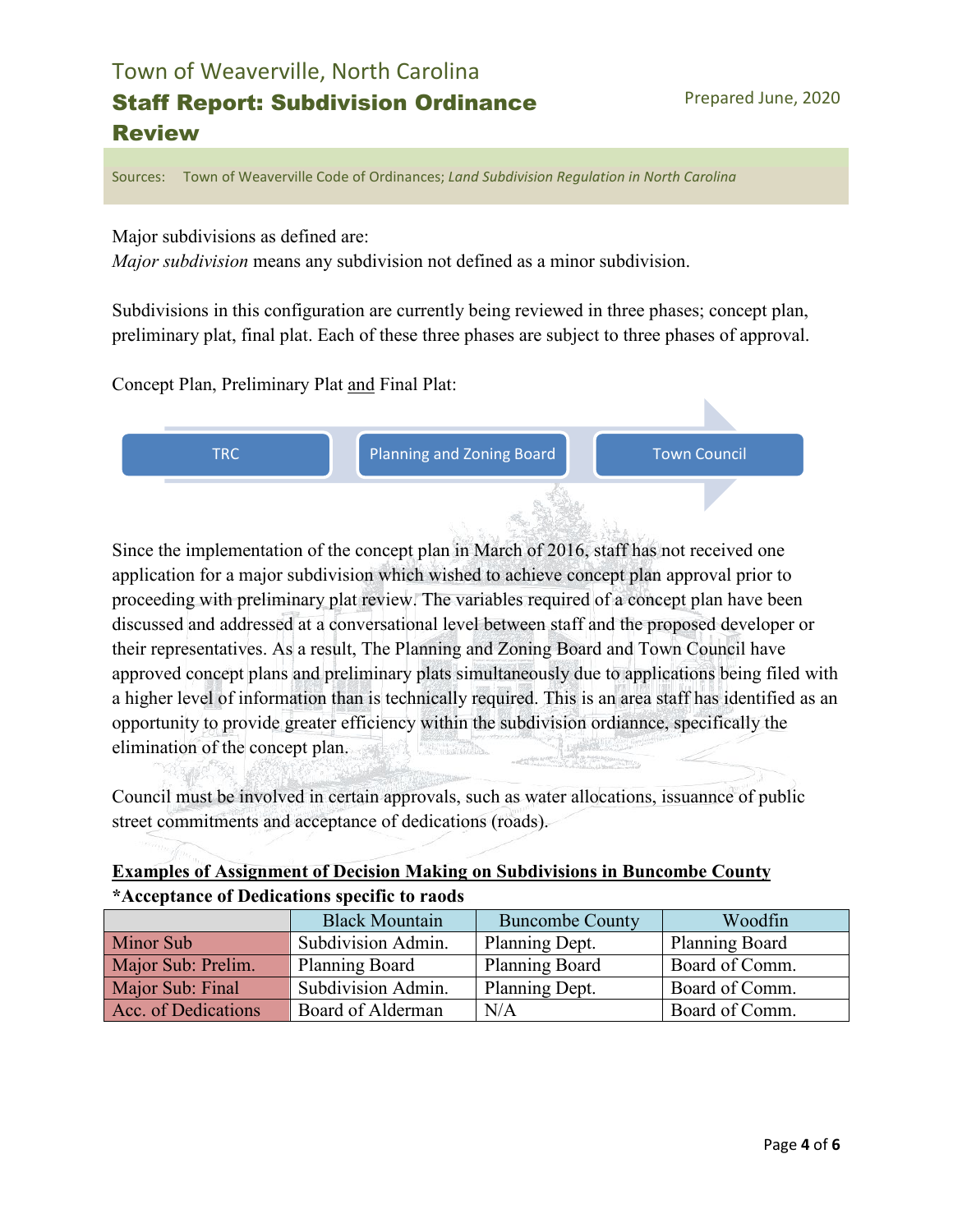Sources: Town of Weaverville Code of Ordinances; *Land Subdivision Regulation in North Carolina*

### **Discussion Items**

## *\*A preliminary discussion centered around the following questions will help guide development of regulations for further review by the Planning and Zoning Board.*

- **Is the Planning and Zoning Board comfortable being the ruling authority on major subdivisions upon receiving the opinion of the TRC?**
- **Is the Planning and Zoning Board comfortable delegating approval of minor subdivisions to staff?**
- **Would the Planning and Zoning Board support deleting subparagraph (d) of the minor subdivision definition?**
- **Would the Planning and Zoning Board support deleting the concept plan from the subdivision ordinance?**